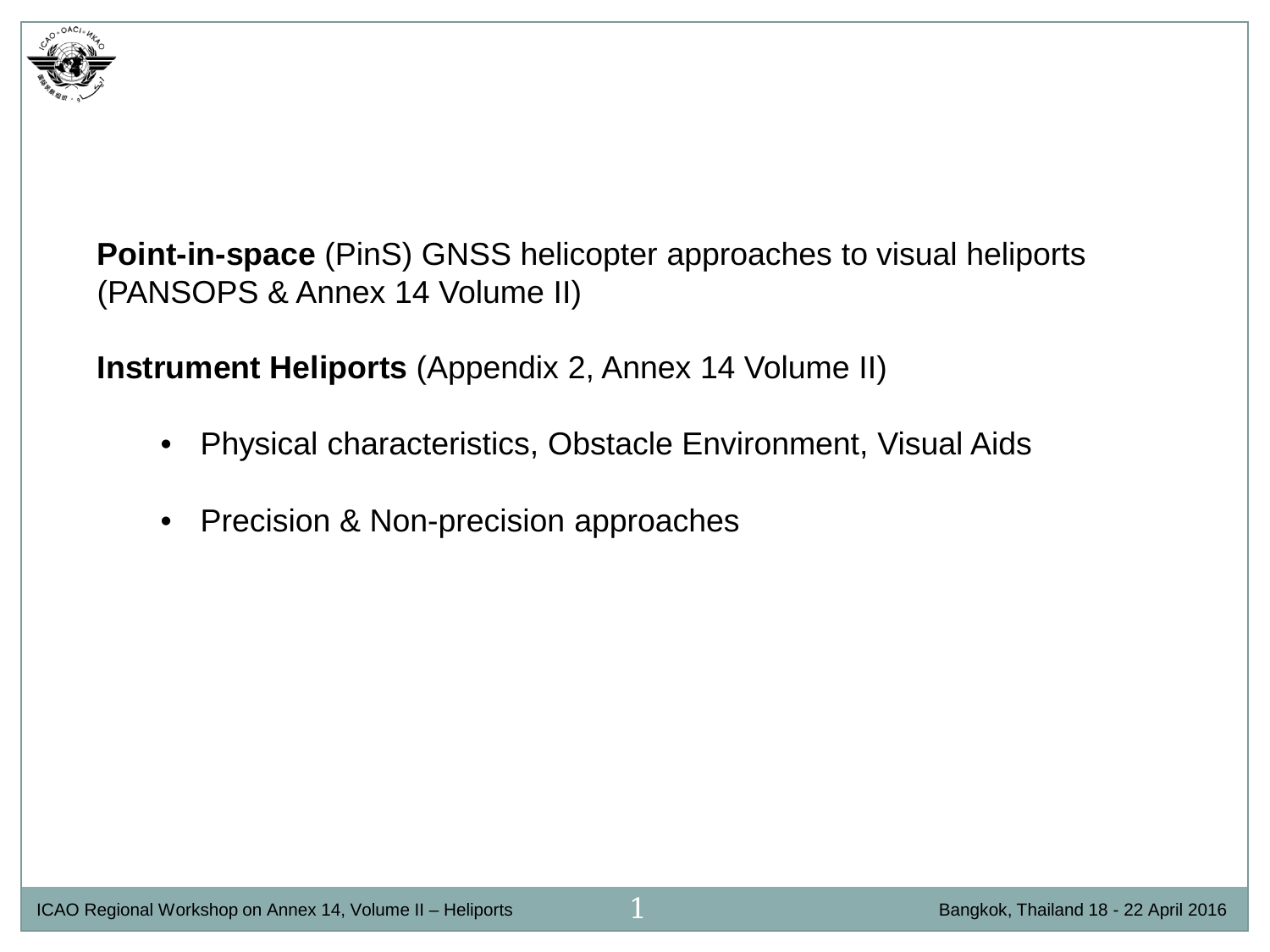

### **Definitions and General Notes**

*Point-in-space approach (PinS)*. The Point-in-space approach is based on GNSS and is an approach procedure designed for helicopter only. It is aligned with a reference point located to permit subsequent flight manoeuvring or approach and landing using visual manoeuvring in adequate visual conditions to see and avoid obstacles.

*Point-in-space (PinS) visual segment*. This is the segment of a helicopter PinS approach procedure from the MAPt to the landing location for a PinS "proceed visually" procedure. This visual segment connects the Point-in-space (PinS) to the landing location.

*Note.— The procedure design criteria for a PinS approach and the detailed design requirements for a visual segment are established in the Procedures for Air Navigation Services — Aircraft Operations, (PANS-OPS, Doc 8168).*

*Descent point (DP)*. A point defined by track and distance from the MAPt to identify the point at which the helicopter may descend below the OCA/H on a visual descent to the heliport/landing location.

*Direct visual segment (Direct-VS)*. A visual segment designed as:

a) a leg in a PinS approach, which may contain a single turn, from the MAPt direct to the heliport or landing location or via a descent point to the heliport or landing location; or b) a straight leg from the heliport or landing location to the IDF in a PinS departure.

*Height above surface (HAS)*. The difference in height between the OCA and the elevation of the highest terrain, water surface or obstacle within a radius of at least 1.5 km (0.8 NM) from the MAPt in a PinS "Proceed VFR" procedure.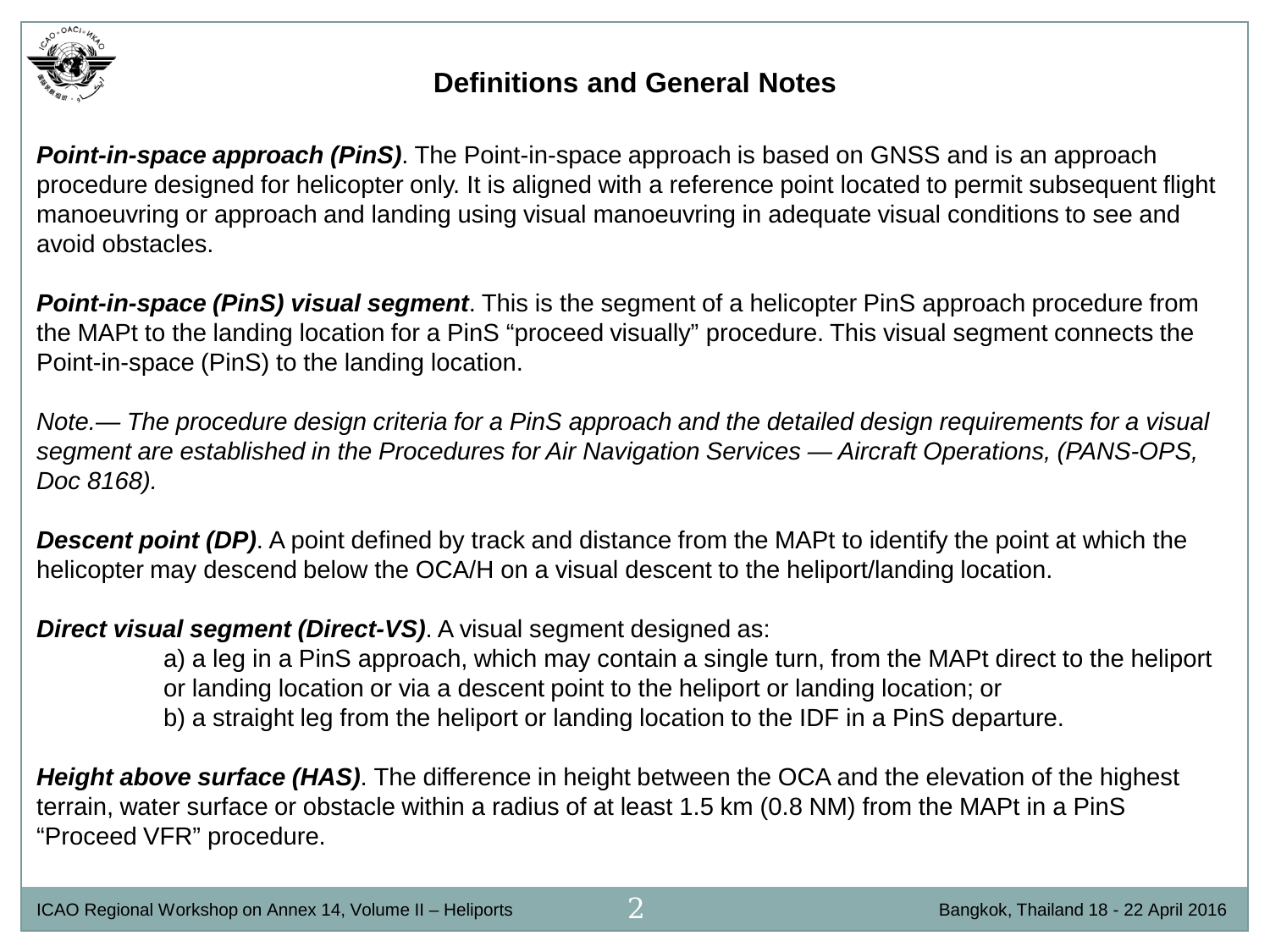

*Minimum instrument meteorological conditions airspeed (Vmini)*. The minimum indicated airspeed at which a specific helicopter is certified to operate in instrument meteorological conditions.

*Missed approach point (MAPt)*. That point in an instrument approach procedure at or before which the prescribed missed approach procedure must be initiated in order to ensure that the minimum obstacle clearance is not infringed.

*Visual segment descent angle (VSDA)*. The angle between the MDA/H at the MAPt/DP and the heliport crossing height.

*Visual segment design gradient (VSDG)*. The gradient of the visual segment in a PinS departure procedure. The visual segment connects the heliport or landing location with the initial departure fix (IDF) minimum crossing altitude (MCA).

*Note 1.— The term "proceed VFR", implies that the pilot can comply with VFR in the visual segment to see and avoid obstacles and can cross the IDF at or above the MCA.*

*Note 2.— The term "proceed visually" implies that pilots can navigate by visual reference and see and avoid obstacles, with visibility sufficient to return to the heliport if they cannot continue visually to cross the IDF at or above the IDF MCA. Visual flight may be conducted below minima required for VFR.*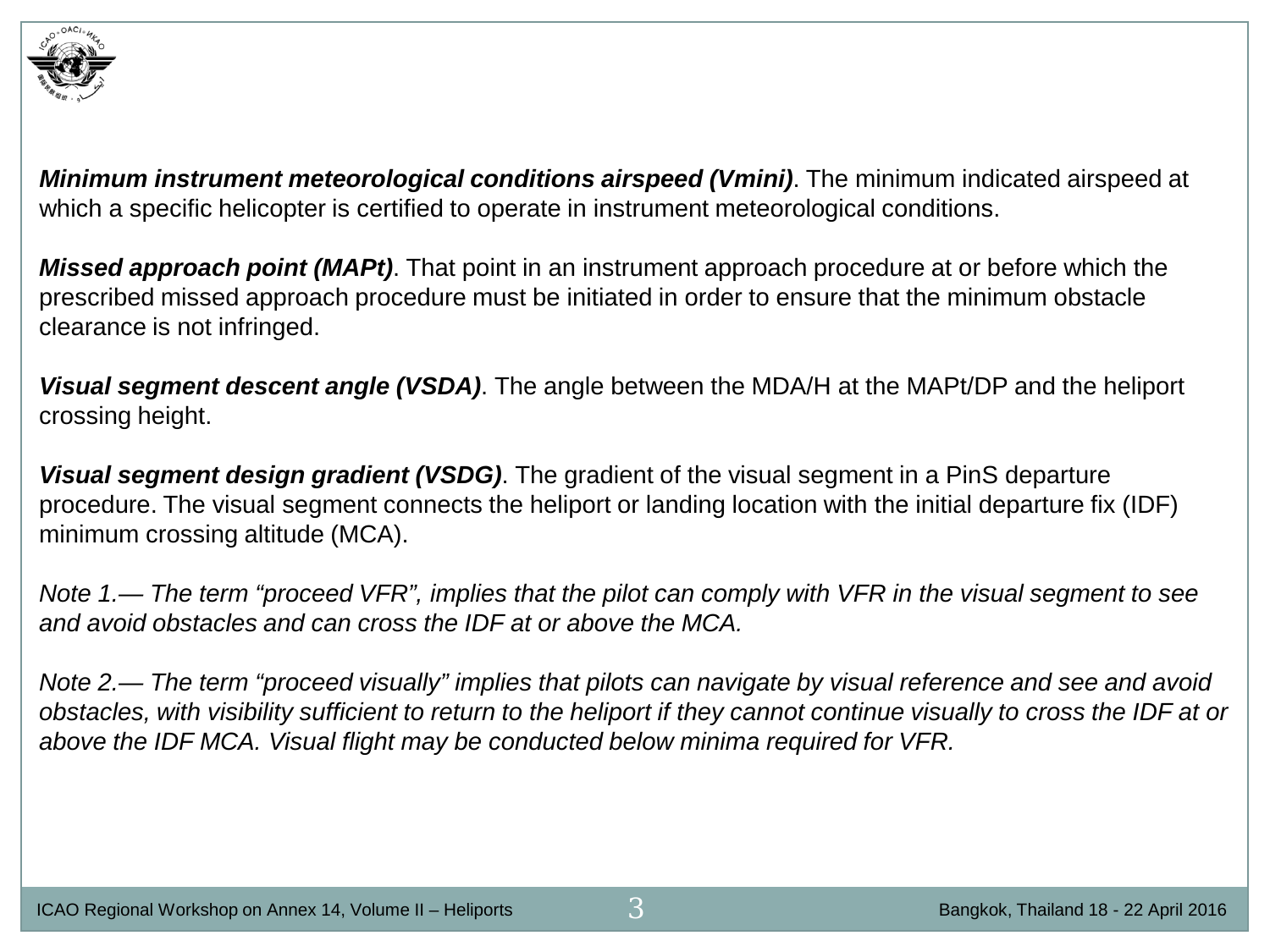

**Various Types of PinS Approaches with a Visual Segment** 

- *Direct-Visual Segment (VS) without DP and without course change*
- *Direct-VS without DP and with 30 deg course change at MAPt*
- *Direct-VS with DP and without course change*
- *Direct-VS with DP and with 30 deg course change at MAPt*
- *Direct-VS with DP and with 30deg course change at DP*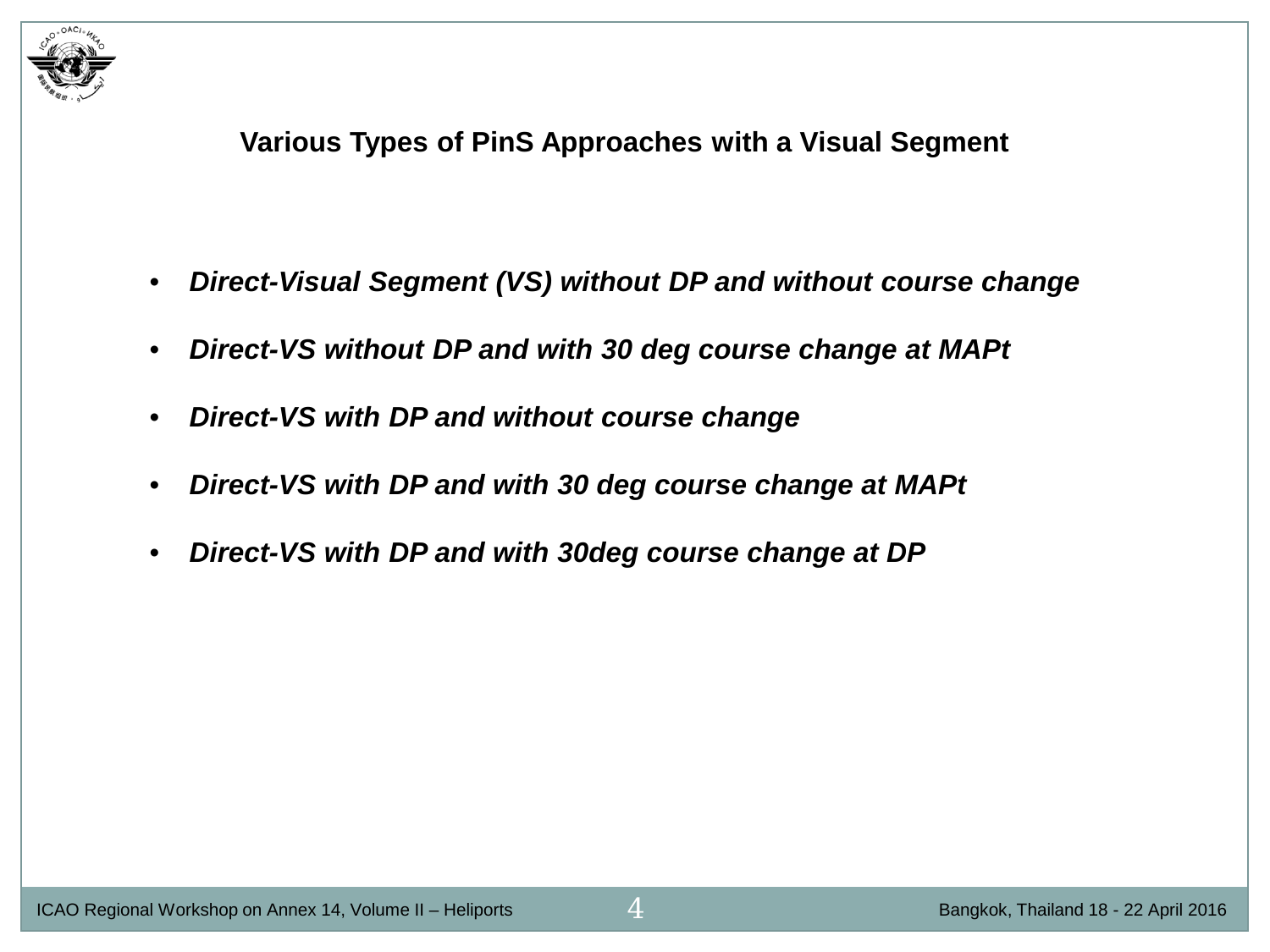



Figure IV-2-5. Direct-VS without DP and without course change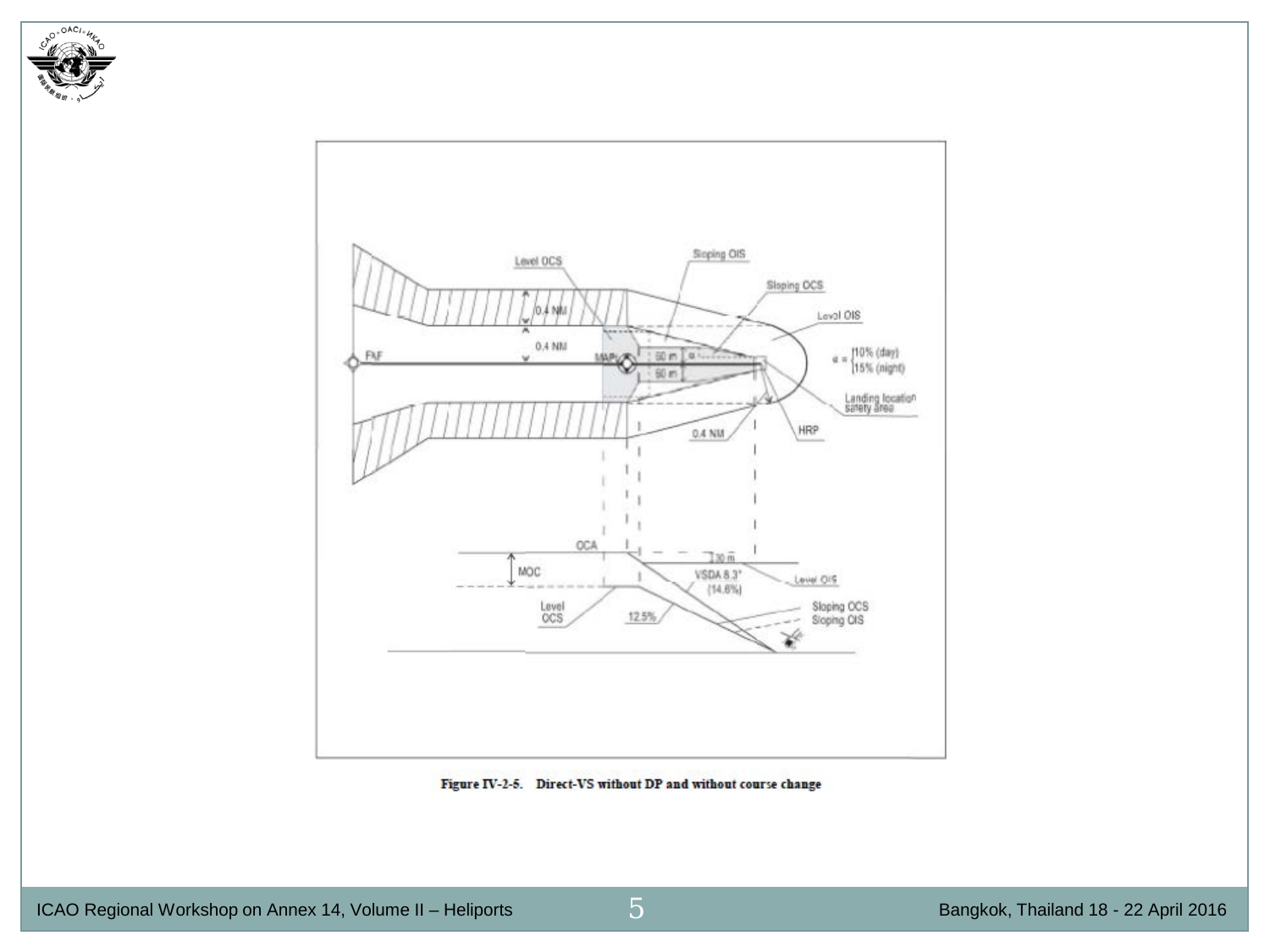



Figure IV-2-7. Direct-VS with DP and without course change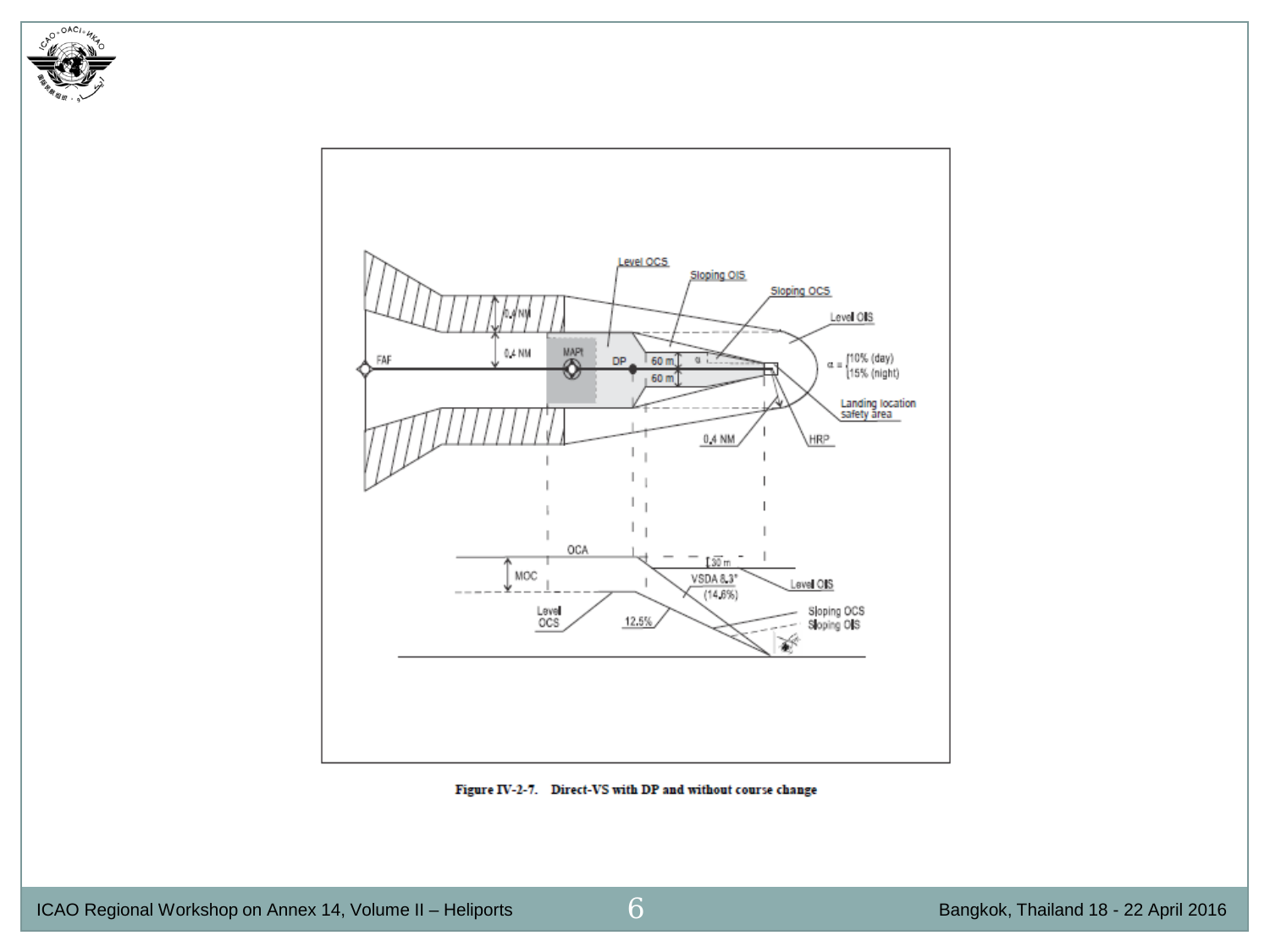

# **Surface level and Elevated Instrument Heliports**

A safety area surrounding an instrument FATO shall extend:

a) laterally to a distance of at least 45 m on each side of the centre line; and b) longitudinally to a distance of at least 60 m beyond the ends of the FATO.



Figure A2-1. Safety area for instrument FATO

The dimensions of the TLOF, FATO, rejected take-off area and clear way (if applicable) are the same as required for non-instrument surface level and elevated heliports.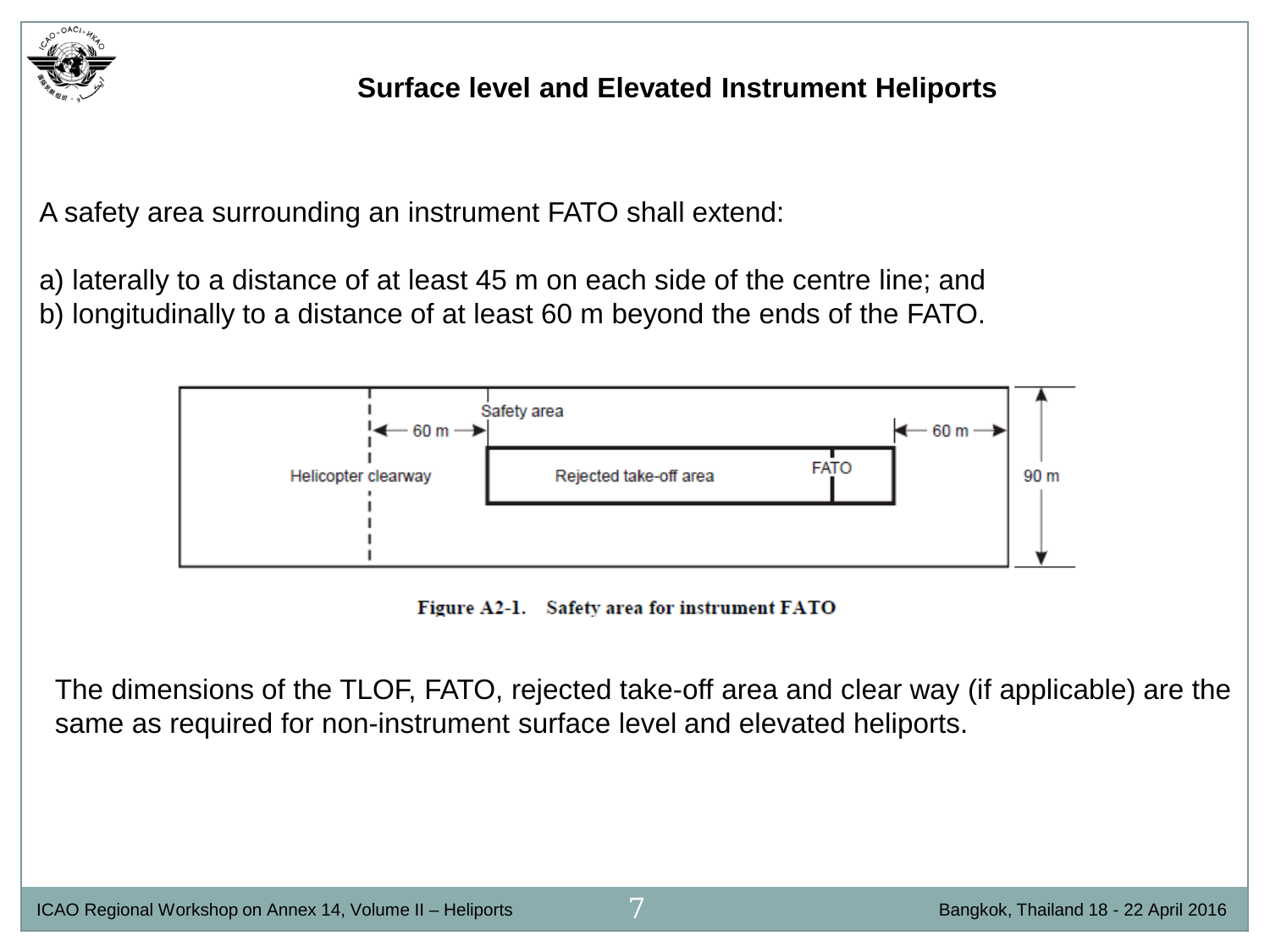



Figure A2-2. Take-off climb surface for instrument FATO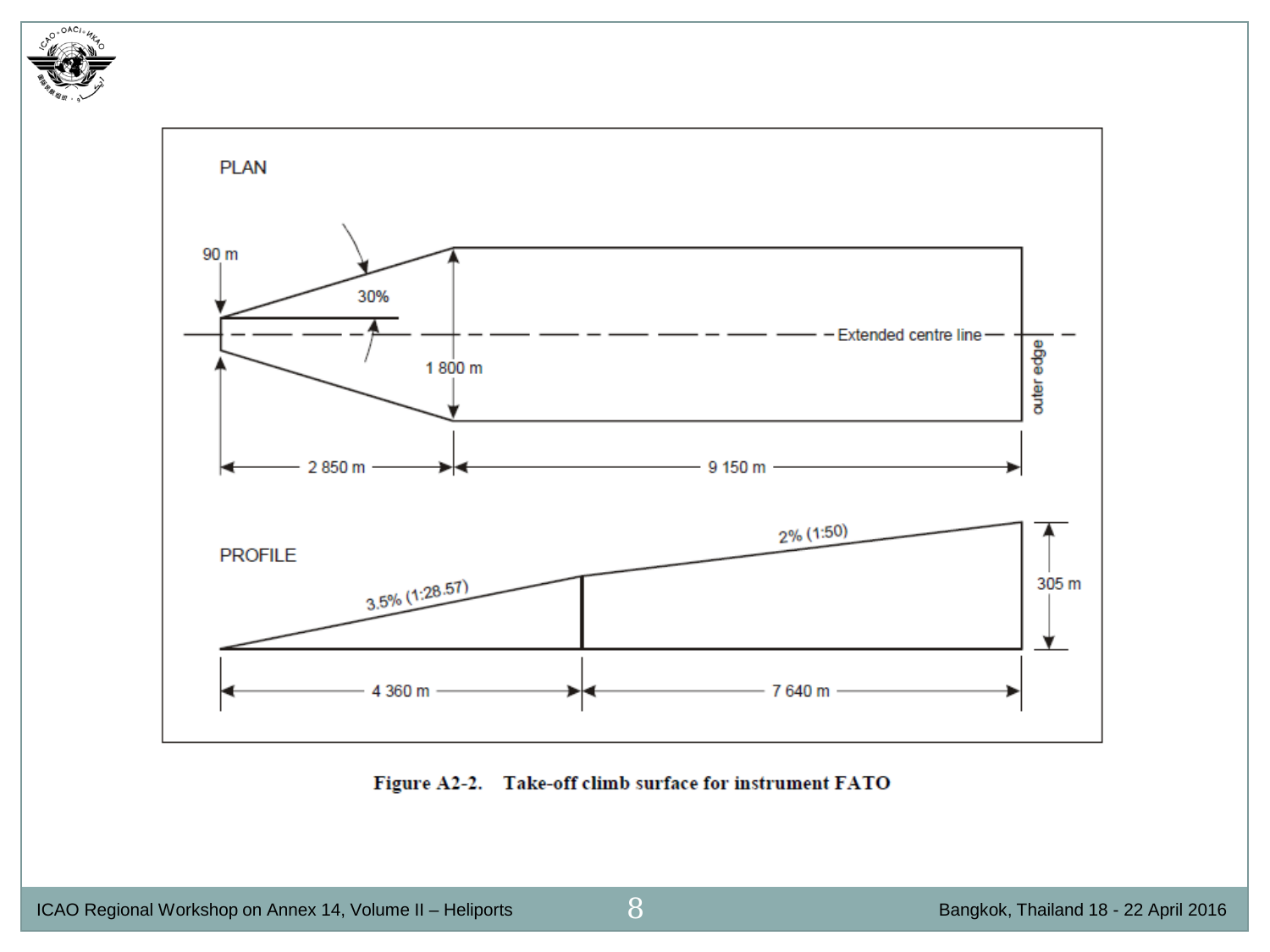



Figure A2-3. Approach surface for precision approach FATO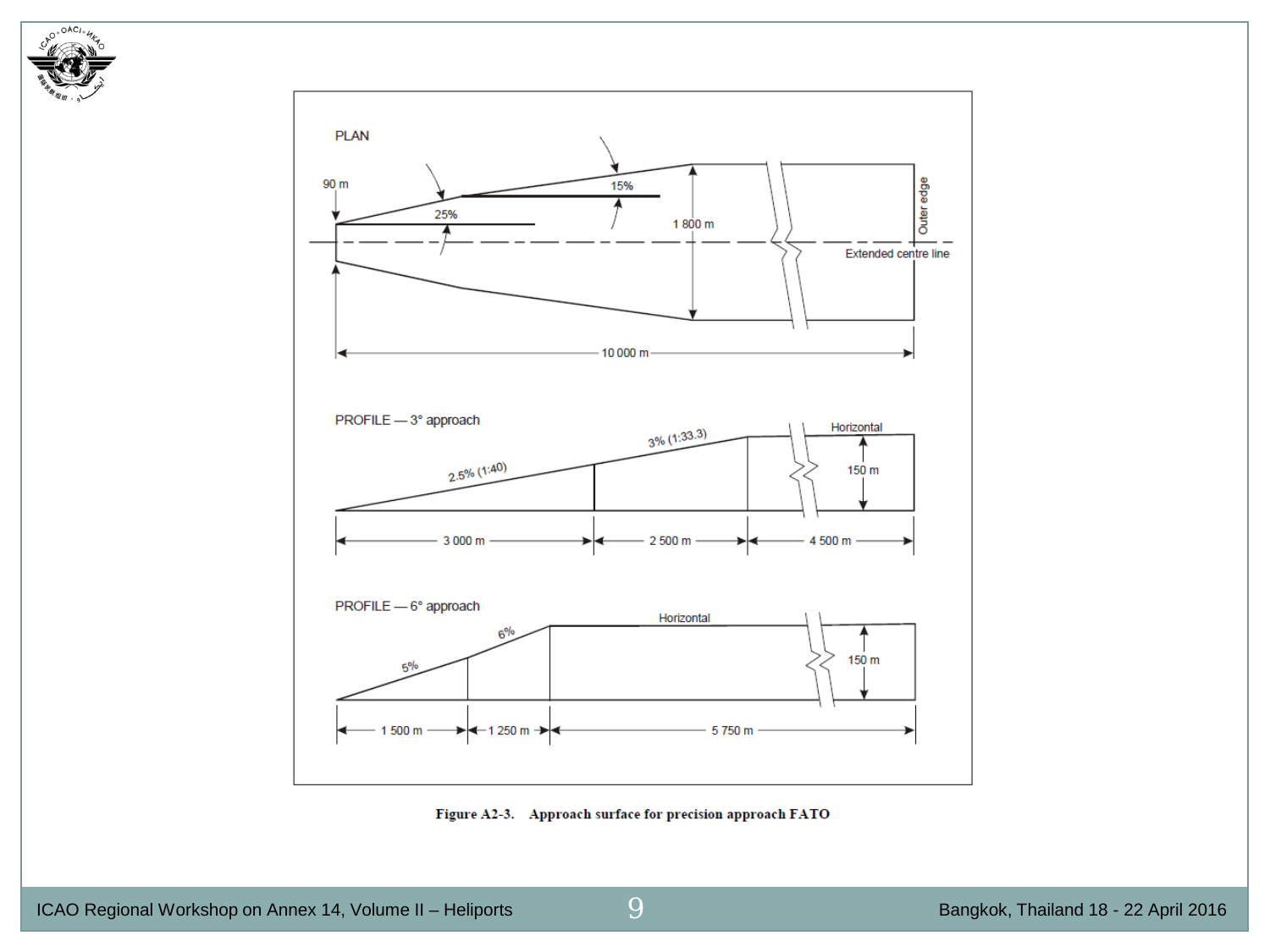



Figure A2-4. Approach surface for non-precision approach FATO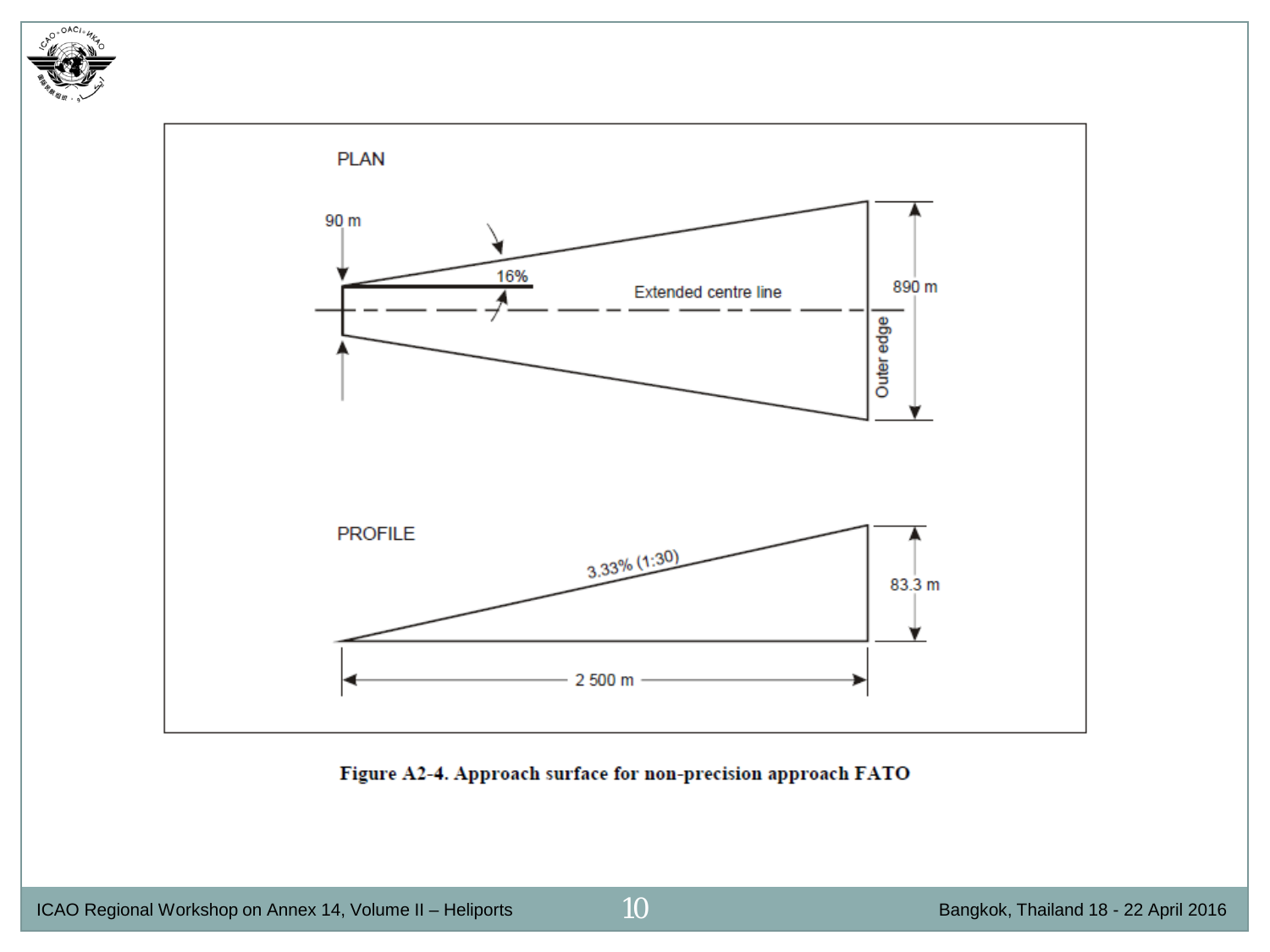



#### Figure A2-5. Transitional surfaces for an instrument FATO with a non-precision and/or precision approach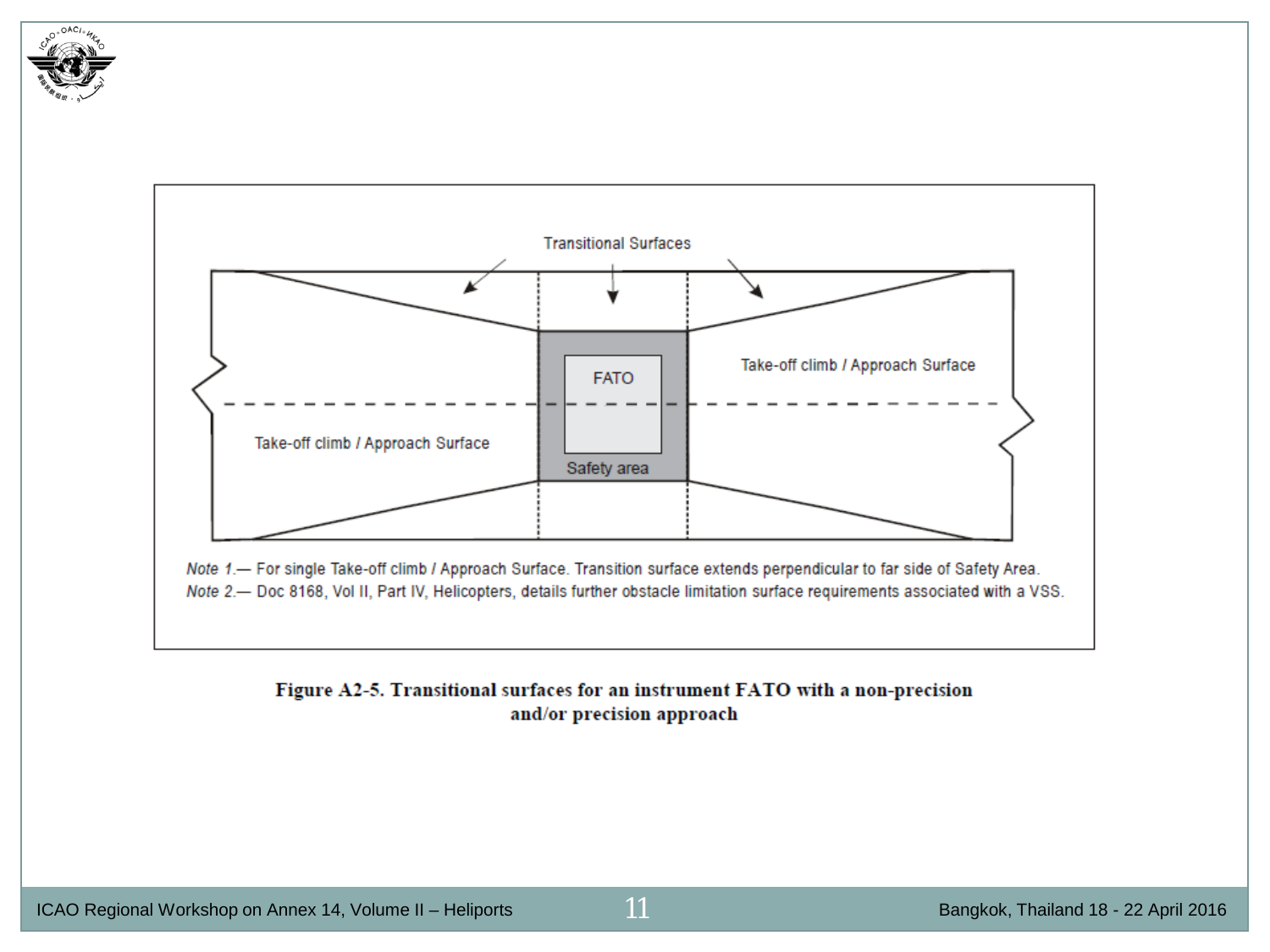

#### Table A2-1. Dimensions and slopes of obstacle limitation surfaces **Instrument (Non-precision) FATO**

#### Table A2-2. Dimensions and slopes of obstacle limitation surfaces **Instrument (Precision) FATO**

| <b>SURFACE and DIMENSIONS</b>                |                      |                                  |
|----------------------------------------------|----------------------|----------------------------------|
| <b>APPROACH SURFACE</b>                      |                      |                                  |
| Width of inner edge                          | Width of safety area | Surface and dimensions           |
| Location of inner edge                       | boundary             | <b>APPROACH SURFA</b>            |
| <b>First Section</b>                         |                      | Length of inner ed               |
| Divergence<br>— day<br>$-\quad$ night        | 16%                  | Distance from end                |
| Length<br>$-$ day<br>$-\quad$ night          | $2500 \text{ m}$     | Divergence each si<br>above FATO |
| Outer width<br>$-$ day<br>$-$ night          | 890 m                | Distance to height               |
| Slope (maximum)                              | 3.33%                | Width at height ab               |
| <b>Second Section</b>                        |                      | Divergence to para               |
| Divergence<br>— day                          |                      | Distance to paralle              |
| $-$ night<br>$-$ day<br>Length               |                      | Width of parallel s              |
| $-$ night                                    |                      | Distance to outer e              |
| Outer width<br>$-\frac{day}{x}$<br>$-$ night |                      | Width at outer edg               |
| Slope (maximum)                              |                      | Slope of first section           |
| <b>Third Section</b>                         |                      | Length of first sect             |
| Divergence                                   |                      | Slope of second se               |
| Length<br>$-$ day<br>$-$ night               |                      |                                  |
| Outer width<br>$-$ day                       |                      | Length of second s               |
| $-$ night<br>Slope (maximum)                 |                      | Total length of sur.             |
|                                              |                      | <b>TRANSITIONAL</b><br>Slope     |
| <b>TRANSITIONAL</b>                          |                      | Height                           |
| Slope                                        | 20%                  |                                  |
| Height                                       | 45 <sub>m</sub>      |                                  |

|                                              | 3 <sup>°</sup> approach<br>Height above FATO |                            |                               | 6° approach<br>Height above FATO |                  |                          |                                      |                            |
|----------------------------------------------|----------------------------------------------|----------------------------|-------------------------------|----------------------------------|------------------|--------------------------|--------------------------------------|----------------------------|
|                                              |                                              |                            |                               |                                  |                  |                          |                                      |                            |
| face and dimensions                          | 90 m<br>(300 ft)                             | 60 m<br>$(200 \text{ ft})$ | 45 <sub>m</sub><br>$(150$ ft) | 30 m<br>(100 ft)                 | 90 m<br>(300 ft) | 60 m<br>(200 ft)         | 45 <sub>m</sub><br>$(150\text{ ft})$ | 30 m<br>$(100 \text{ ft})$ |
| PROACH SURFACE                               |                                              |                            |                               |                                  |                  |                          |                                      |                            |
| Length of inner edge                         | 90 <sub>m</sub>                              | 90 <sub>m</sub>            | 90 m                          | 90 <sub>m</sub>                  | 90 <sub>m</sub>  | 90 <sub>m</sub>          | 90 m                                 | 90 <sub>m</sub>            |
| Distance from end of FATO                    | 60 m                                         | 60 <sub>m</sub>            | 60 m                          | 60 m                             | 60 <sub>m</sub>  | 60 m                     | 60 m                                 | 60 <sub>m</sub>            |
| Divergence each side to height<br>above FATO | 25%                                          | 25%                        | 25%                           | 25%                              | 25%              | 25%                      | 25%                                  | 25%                        |
| Distance to height above FATO                | 1 745 m                                      | 1 163 m                    | 872 m                         | 581 m                            | 870 m            | 580 m                    | 435 m                                | 290 m                      |
| Width at height above FATO                   | $962 \text{ m}$                              | 671 m                      | $526 \text{ m}$               | 380 m                            | $521 \text{ m}$  | 380 m                    | 307.5 m                              | 235 <sub>m</sub>           |
| Divergence to parallel section               | 15%                                          | 15%                        | 15%                           | 15%                              | 15%              | 15%                      | 15%                                  | 15%                        |
| Distance to parallel section                 | 2 793 m                                      | 3 763 m                    | 4 246 m                       | 4 733 m                          | 4 250 m          | 4 733 m                  | 4 975 m                              | 5 217 m                    |
| Width of parallel section                    | 1 800 m                                      | 1 800 m                    | 1 800 m                       | 1 800 m                          | 1 800 m          | 1 800 m                  | 1 800 m                              | 1 800 m                    |
| Distance to outer edge                       | 5 462 m                                      | 5 074 m                    | 4 882 m                       | 4 686 m                          | 3 380 m          | 3 187 m                  | 3 090 m                              | 2 993 m                    |
| Width at outer edge                          | 1 800 m                                      | 1 800 m                    | 1 800 m                       | 1800 m                           | 1 800 m          | 1 800 m                  | 1 800 m                              | 1 800 m                    |
| Slope of first section                       | 2.5%<br>(1:40)                               | 2.5%<br>(1:40)             | 2.5%<br>(1:40)                | 2.5%<br>(1:40)                   | 5%<br>(1:20)     | 5%<br>(1:20)             | 5%<br>(1:20)                         | 5%<br>(1:20)               |
| Length of first section                      | 3 000 m                                      | 3 000 m                    | 3 000 m                       | 3 000 m                          | 1500 m           | 1 500 m                  | 1500 m                               | 1500 m                     |
| Slope of second section                      | 3%<br>(1:33.3)                               | 3%<br>(1:33.3)             | 3%<br>(1:33.3)                | 3%<br>(1:33.3)                   | 6%<br>(1:16.66)  | 6%<br>(1:16.66)          | 6%<br>(1:16.66)                      | 6%<br>(1:16.66)            |
| Length of second section                     | $2500 \text{ m}$                             | $2500 \text{ m}$           | $2500 \text{ m}$              | $2500 \text{ m}$                 | 1 250 m          | 1 250 m                  | 1 250 m                              | 1 250 m                    |
| Total length of surface                      | 10 000 m                                     |                            | 10 000 m 10 000 m             | $10000 \text{ m}$                | 8 500 m          | 8 500 m                  | 8 500 m                              | 8 500 m                    |
| ANSITIONAL<br>Slope<br>Height                | 14.3%<br>45 m                                | 14.3%<br>45 <sub>m</sub>   | 14.3%<br>45 <sub>m</sub>      | 14.3%<br>45 m                    | 14.3%<br>45m     | 14.3%<br>45 <sub>m</sub> | 14.3%<br>45 <sub>m</sub>             | 14.3%<br>45 m              |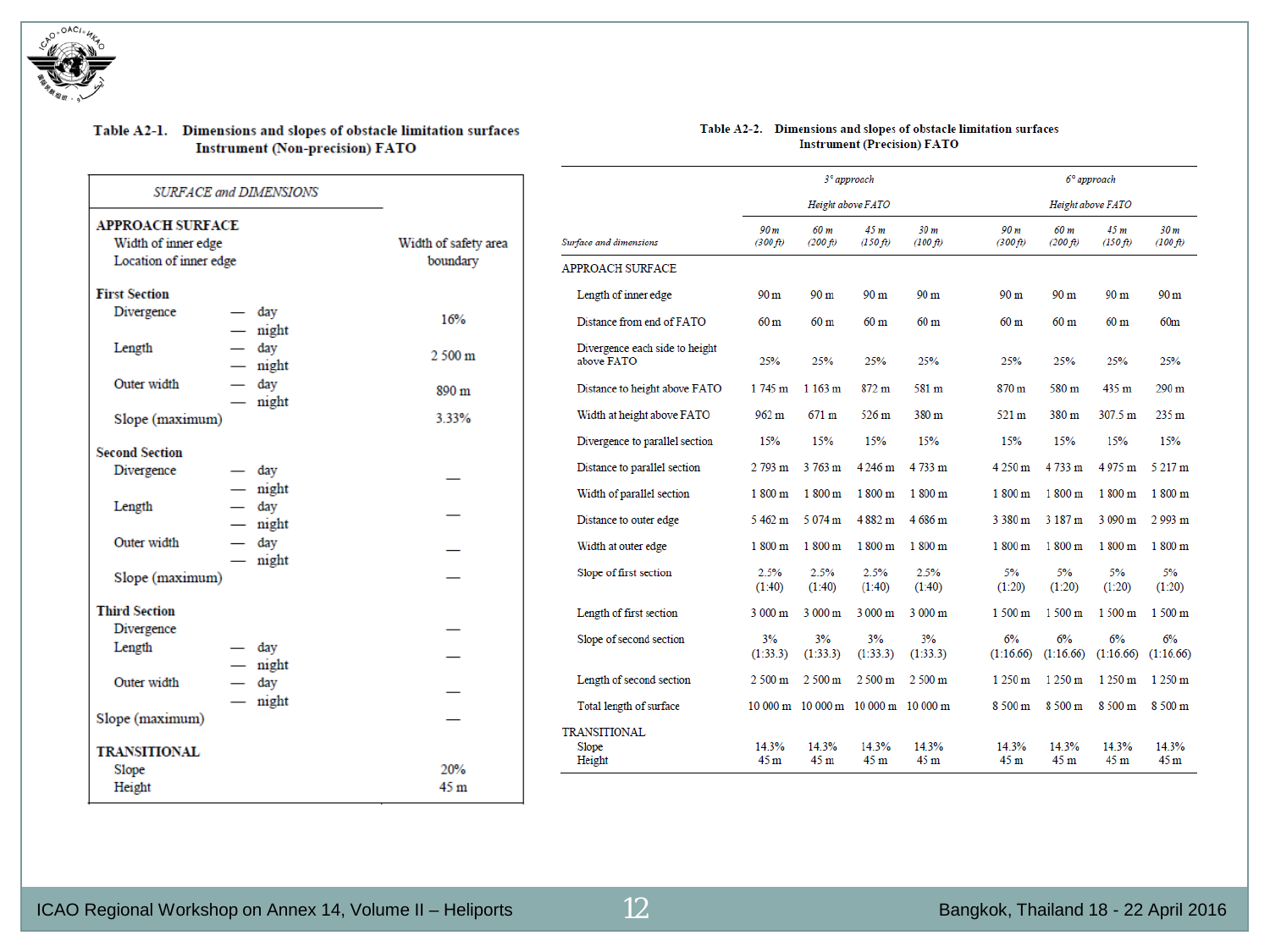

#### Table A2-3. Dimensions and slopes of obstacle limitation surfaces

#### **STRAIGHT TAKE-OFF**

| <b>SURFACE and DIMENSIONS</b>                                          |                                                             | <b>Instrument</b>                                 |
|------------------------------------------------------------------------|-------------------------------------------------------------|---------------------------------------------------|
| <b>TAKE-OFF CLIMB</b><br>Width of inner edge<br>Location of inner edge |                                                             | 90 <sub>m</sub><br>Boundary of end<br>of clearway |
| <b>First Section:</b>                                                  |                                                             |                                                   |
| Divergence                                                             | $-$ day<br>$-$ night                                        | 30%                                               |
| Length                                                                 | $-$ day<br>$-\quad$ night                                   | 2 850 m                                           |
| Outer width                                                            | $-$ day<br>$-$ night                                        | 1800 m                                            |
| Slope (maximum)                                                        |                                                             | 3.5%                                              |
| <b>Second Section:</b>                                                 |                                                             |                                                   |
| Divergence                                                             | — day<br>$-$ night                                          | parallel                                          |
| Length                                                                 | $-$ day<br>$-$ night                                        | 1510 m                                            |
| Outer width                                                            | $-$ day<br>$-$ night                                        | 1800 m                                            |
| Slope (maximum)                                                        |                                                             | 3.5%                                              |
| <b>Third Section:</b>                                                  |                                                             |                                                   |
| Divergence                                                             |                                                             | parallel                                          |
| Length                                                                 | $-$ day<br>$-$ night                                        | 7640 m                                            |
| Outer width                                                            | $-$ day<br>$-\quad$ night                                   | 1800 m                                            |
| Slope (maximum)                                                        |                                                             | 2%                                                |
| * This slope exceeds the maximum mass one-engine-inoperative climb     | gradient of many helicopters which are currently operating. |                                                   |

#### Table A2-4. Dimensions and slopes of the obstacle protection surface

| <b>SURFACE AND DIMENSIONS</b>                          | <b>NON-PRECISION FATO</b> |                        |  |
|--------------------------------------------------------|---------------------------|------------------------|--|
| Length of inner edge                                   | Width of safety area      |                        |  |
| Distance from end of FATO                              | 60 <sub>m</sub>           |                        |  |
| Divergence                                             | 15%                       |                        |  |
| Total length                                           | $2500 \text{ m}$          |                        |  |
| Slope                                                  | <b>PAPI</b>               | $A^a - 0.57^o$         |  |
|                                                        | <b>HAPI</b>               | $A^{b} - 0.65^{\circ}$ |  |
|                                                        | <b>APAPI</b>              | $A^a - 0.9^{\circ}$    |  |
| As indicated in Annex 14, Volume I, Figure 5-19.<br>a. |                           |                        |  |

b. The angle of the upper boundary of the "below slope" signal.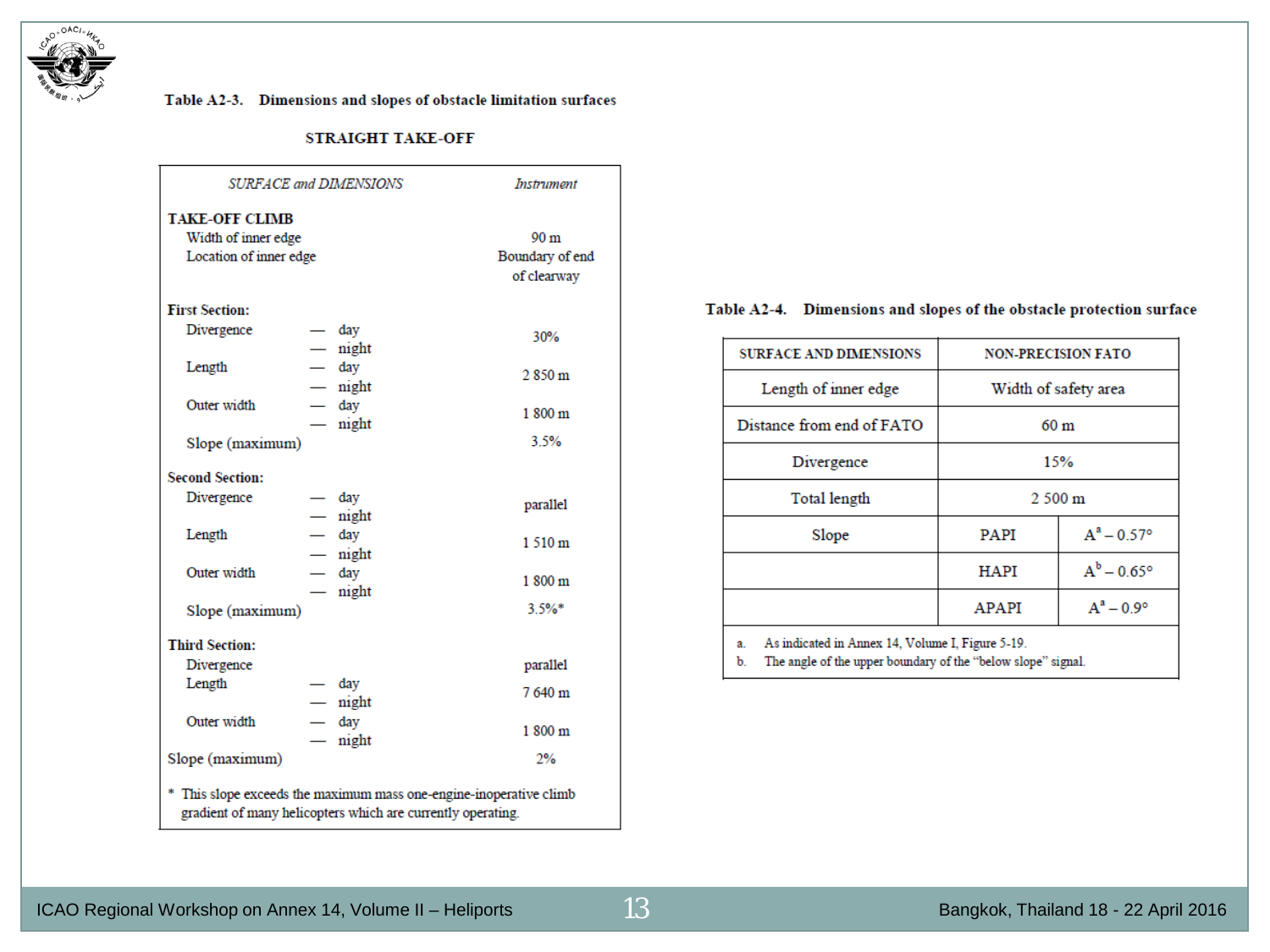

# **Lights**

# **Approach Lighting Systems**

*5.1.1 Recommendation.— Where an approach lighting system is provided for a non-precision FATO, the system should not be less than 210 m in length.*

*5.1.2 Recommendation.—The light distribution of steady lights should be as indicated in Figure 5-11, Illustration 2 except that the intensity should be increased by a factor of three for a nonprecision FATO.*



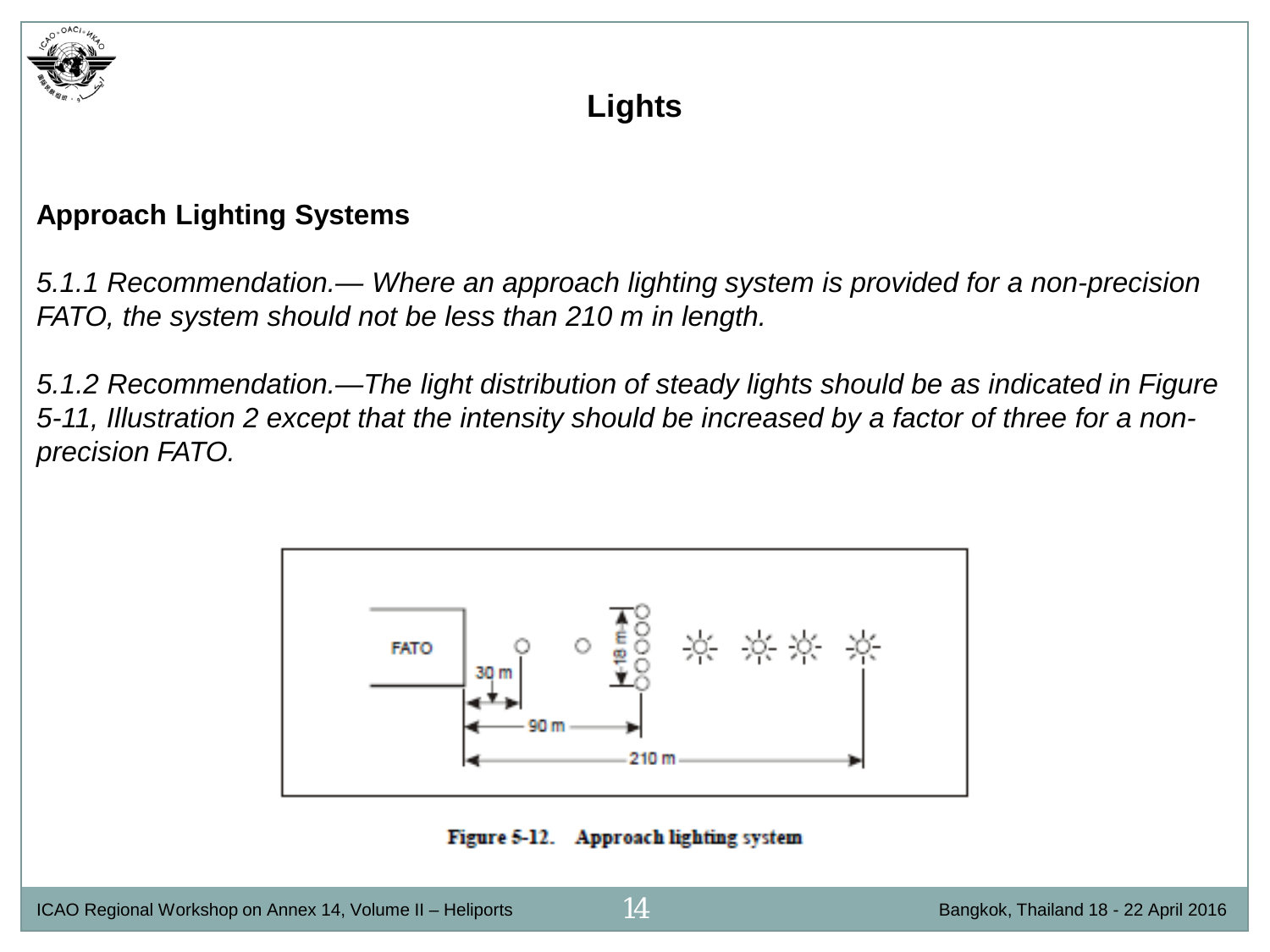